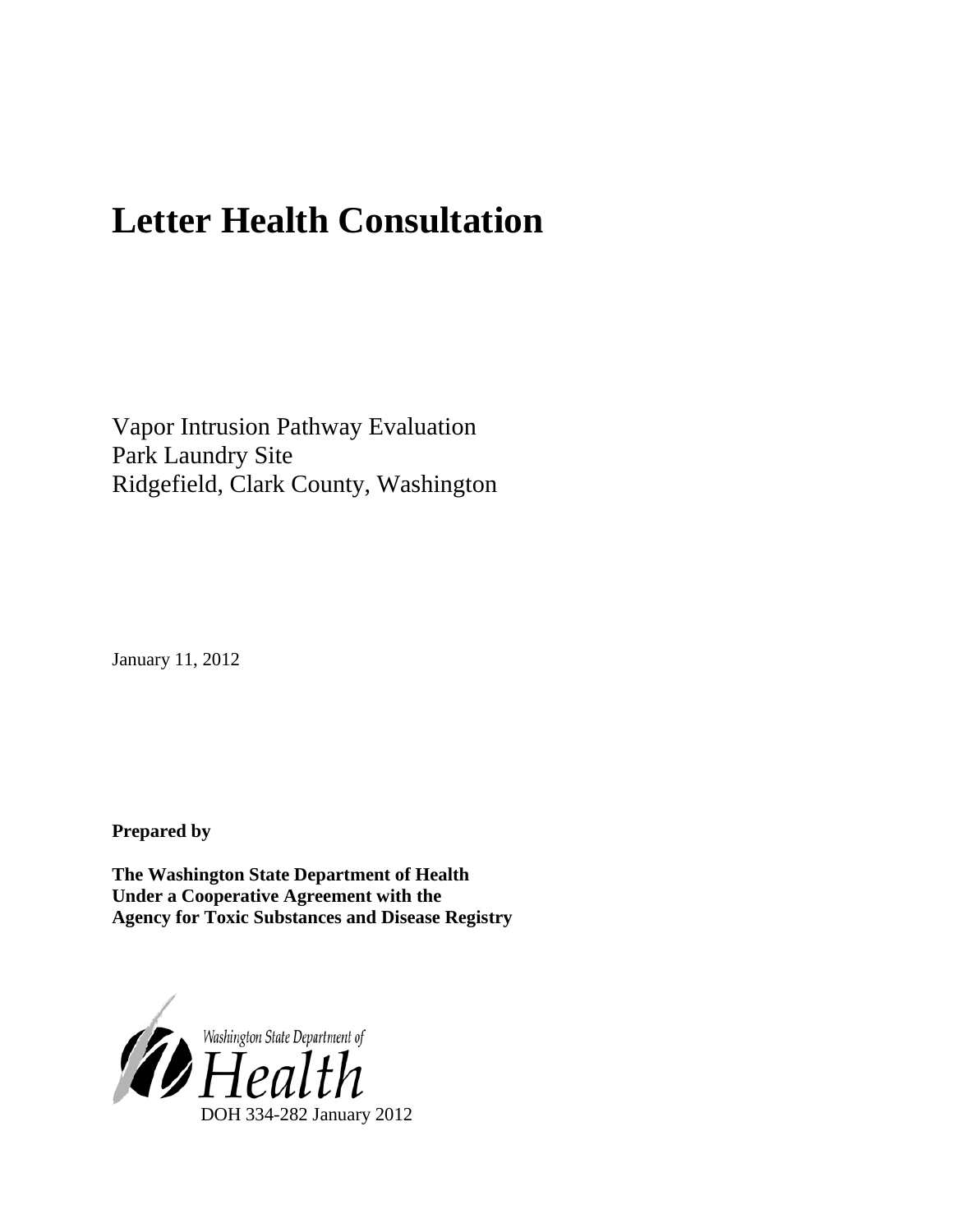# **Foreword**

The Washington State Department of Health (DOH) has prepared this health consultation in cooperation with the Agency for Toxic Substances and Disease Registry (ATSDR). ATSDR is part of the U.S. Department of Health and Human Services and is the principal federal public health agency responsible for health issues related to releases of hazardous substances. This report was supported by funds from the Comprehensive Environmental Response, Compensation, and Liability Act through a cooperative agreement with ATSDR. It was completed in accordance with approved methodologies and procedures existing at the time the health consultation was initiated. However, it has not been reviewed and cleared by ATSDR.

The purpose of this health consultation is to identify and prevent harmful human health effects resulting from exposure to hazardous substances in the environment. Health consultations focus on specific health issues so that DOH can respond to requests from concerned residents or agencies for health information on hazardous substances. DOH evaluates sampling data collected from a hazardous waste site, determines whether exposures have occurred or could occur, reports any potential harmful effects, and recommends actions to protect public health. The findings in this report are relevant to conditions at the site during the time of this health consultation, and should not necessarily be relied upon if site conditions or land use changes in the future.

For additional information or questions regarding DOH or the contents of this health consultation, please call the health advisor:

Barbara Trejo Washington State Department of Health Office of Environmental Health Assessments P.O. Box 47846 Olympia, WA 98504-7846 360-236-3373 FAX 360-236-2251 1-877-485-7316 Website: <http://www.doh.wa.gov/consults>

For people with disabilities, this document is available on request in other formats. To submit a request, please call 1-800-525-0127 (TTY/TDD call 711).

For more information about ATSDR, contact the CDC Information Center at 1-800-CDC-INFO (1-800-232-4636) or visit the agency's Web site: [www.atsdr.cdc.gov](http://www.atsdr.cdc.gov/)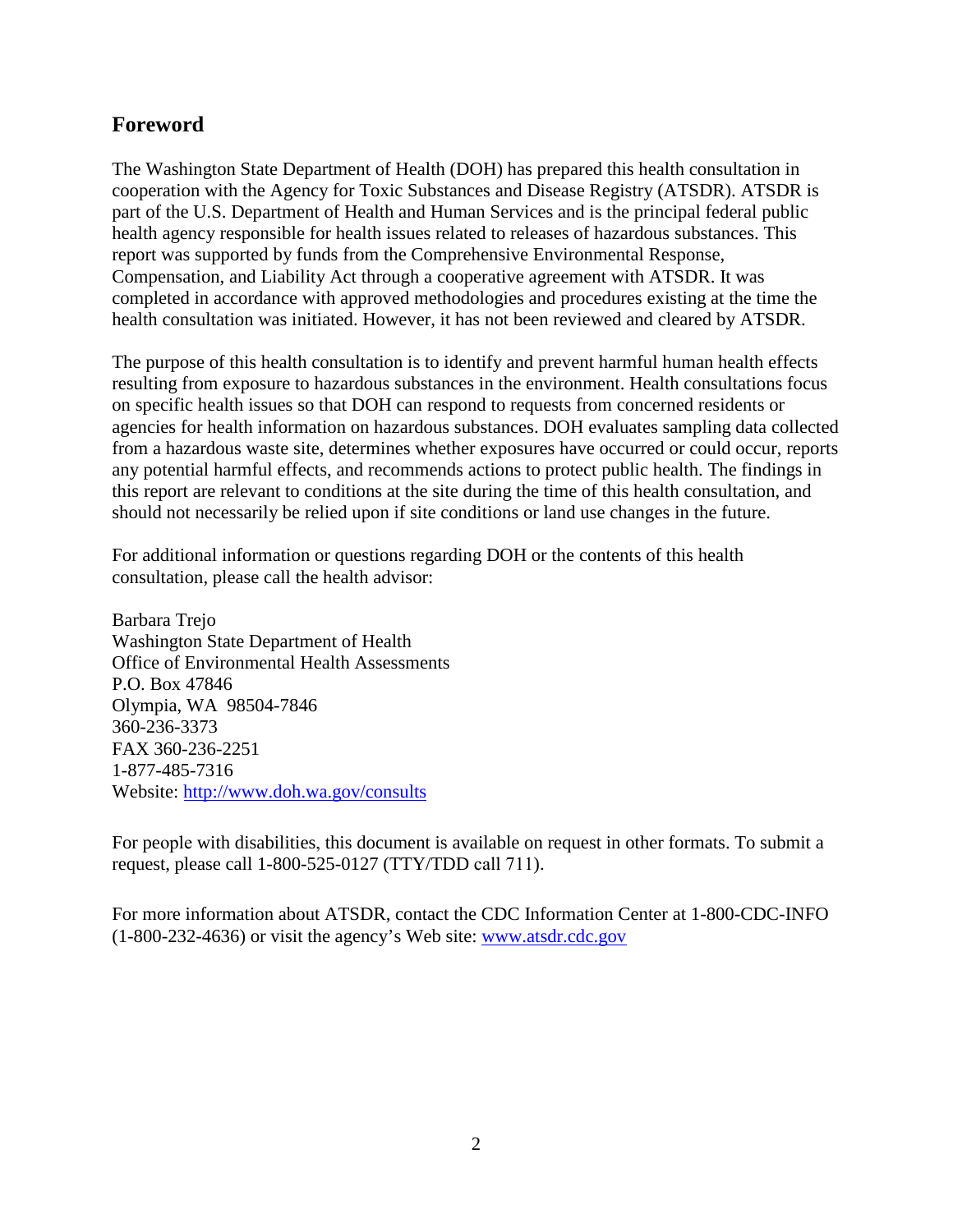

STATE OF WASHINGTON

#### DEPARTMENT OF HEALTH OFFICE OF ENVIRONMENTAL HEALTH, SAFETY AND TOXICOLOGY *243 Israel Road SE PO Box 47846 Olympia, Washington 98504-7846*

*TDD Relay Service: 1-800-833-6388*

January 11, 2012

Guy Barrett Washington State Department of Ecology Southwest Regional Office PO Box 47775 Olympia, Washington 98504-7775

Re: Draft Letter Health Consultation Vapor Intrusion Pathway Evaluation Park Laundry Site Ridgefield, Clark County, Washington

Dear Mr. Barrett:

At the request of the Washington Department of Ecology (Ecology), the Washington Department of Health (DOH) reviewed the following documents to assess the vapor intrusion pathway investigation work that has been done to date for the Park Laundry site:

- Maul Foster & Alongi, *Draft Supplemental Soil Gas Sampling Work Plan for Former Park Laundry Site*, February 24, 2010;
- Maul Foster & Alongi, *Data Submittal for March 2010 Site Investigation at the Union Ridge Investment Company Property in Ridgefield, Washington*, June 29, 2010;
- Maul Foster & Alongi, *Data Submittal for October 2010 Phase 2 Remedial Investigation at the Union Ridge Investment Company Property in Ridgefield, Washington*, June 29, 2010; and
- Maul Foster & Alongi*, Data Submittal for Former Park Laundry Property, Ridgefield, Washington*, August 29, 2011.
- Maul Foster & Alongi, *Geologic Borehole Log/Well Construction Logs*, September 28, 2011.

This review was done to assist Ecology in identifying possible data gaps because the vapor intrusion pathway, when complete, poses a potential indoor air health threat. DOH conducts health consultations in cooperation with the Agency for Toxic Substances and Disease Registry (ATSDR).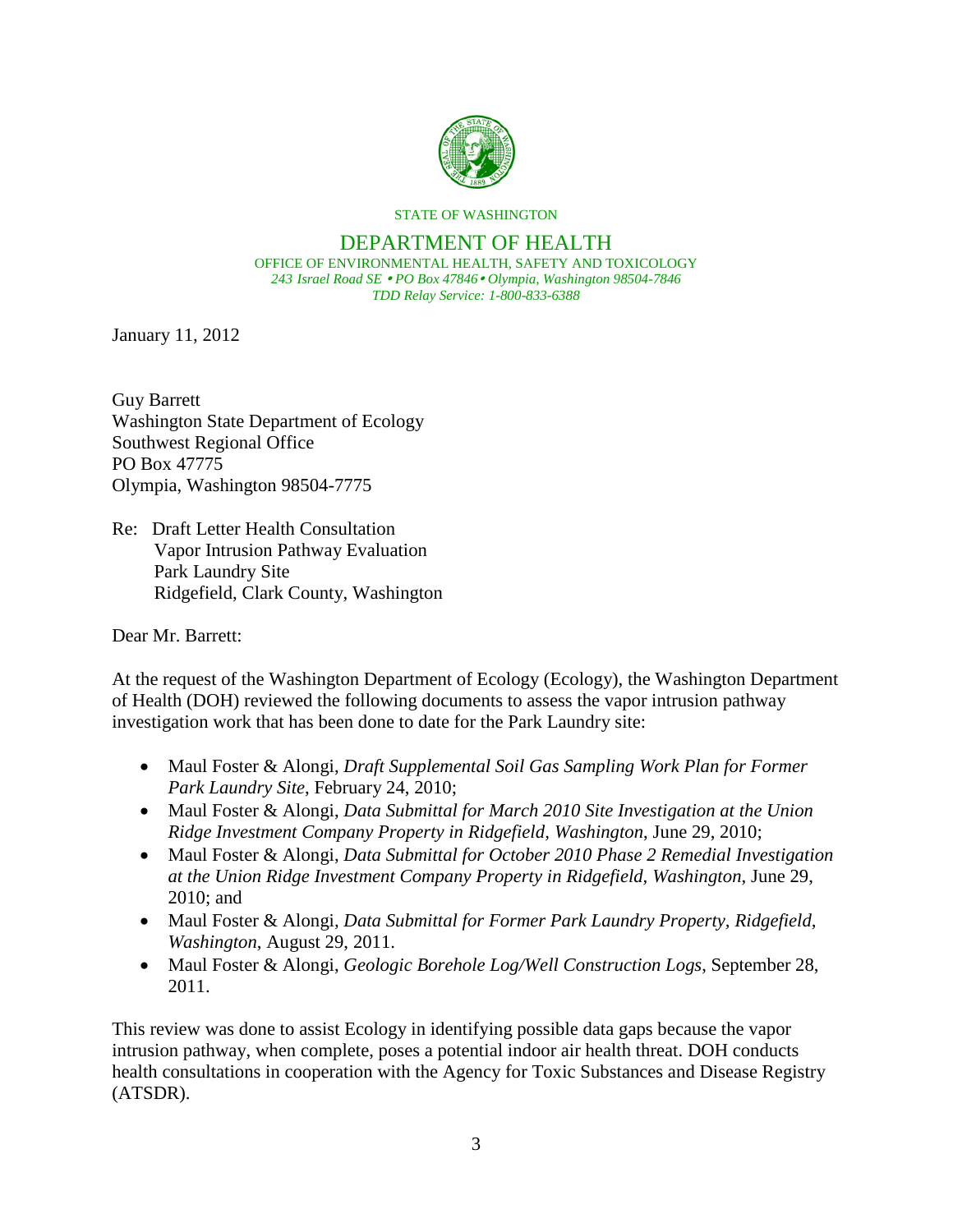#### **Background and Statement of Issues**

The former Park Laundry operated at 122 N. Main Avenue, Ridgefield, Clark County, Washington. The laundry may also have performed dry cleaning operations that resulted in the release of the dry cleaning chemical tetrachloroethylene (also known as "perc" or PCE). PCE is considered a volatile organic compound (VOC) that can pose an indoor air health threat if released to soil and/or groundwater.

During past site investigations, PCE was found in soils located above and below the groundwater table at the now vacant former Park Laundry property. PCE was also found in soils at the vacant property located directly to the north of the former laundry property and the developed property directly to the south. A shallow plume of predominantly PCE contaminated groundwater, which appears to have originated at the former laundry, was also identified. The plume extends approximately 1,300 feet to the west/northwest and may be discharging into Lake River. The lateral extent of the groundwater plume, however, has not been fully characterized, particularly to the north, south, southeast, and west.

During a March 2010 geoprobe investigation, shallow groundwater levels measured in temporary borings ranged from approximately 4.5 to 9 feet below ground surface (bgs). During a follow-up geoprobe investigation in June 2011, groundwater levels measured in temporary borings ranged from approximately 9 to 12.5 feet bgs.

Shallow groundwater samples collected in March 2010, October 2010, and June 2011 were collected below the top of the water table from approximately 11 to 22 feet bgs. PCE concentr[a](#page-0-0)tions in shallow groundwater ranged from  $1U^a$  to 37,700 micrograms per liter ( $\mu$ g/l). Trichloroethylene (TCE), a breakdown product of PCE, was also detected at some locations. TCE concentrations ranged from 1U to 436 µg/l. The highest PCE groundwater concentrations were found at the former laundry property. The highest TCE concentration was found near the post office building, which is located northwest of the former laundry.

To evaluate the vapor intrusion pathway at the site, the potentially liable party (PLP) collected 14 soil gas samples above the shallow contaminated groundwater plume. Three soil gas samples were collected in unpaved areas at the vacant former laundry property, and a single soil gas sample was collected in an unpaved area at the vacant property located directly to the north. Soil gas samples were also collected at nine developed properties. Only one soil gas sample was collected on each of the developed properties, with the exception of the post office, where two samples were collected. Soil gas samples at developed properties were collected either below a paved parking area or in an unpaved area adjacent to the building.

In March 2010, 9 of the 14 soil gas samples were collected from 2.5 to 4 feet bgs. Two of these nine soil gas samples were collected below areas where shallow contaminated soil was found. In June 2011, 5 additional soil gas samples were collected at 5 feet bgs. The March 2010 samples were analyzed for PCE and some of its breakdown products (TCE, cis-1, 2-dichloroethene [DCE], trans-1, 2-DCE, and vinyl chloride). The June 2011 analytical parameters were the same as March 2010, however, 1,1-dichloroethene (1,1-DCE) was added as an additional analyte. PCE was detected above the reporting limits in 10 of the 14 soil gas samples. The PCE soil gas concentrations ranged from 0.22U to 3,800 micrograms per cubic meter  $(\mu g/m^3)$ . TCE was detected

<span id="page-3-0"></span> $a<sup>a</sup> U$  – not detected at or above the method reporting limit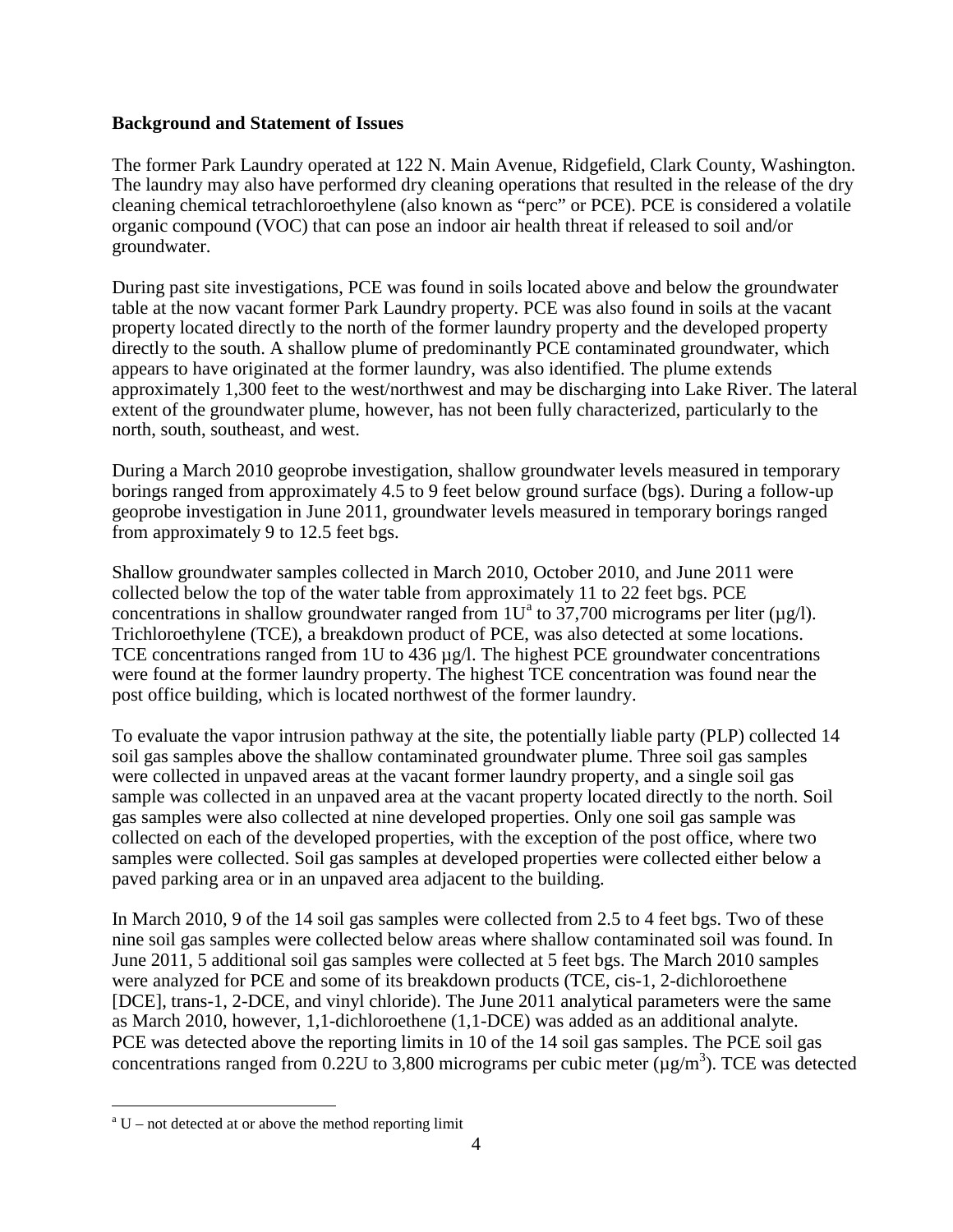in only 1 of the 14 soil gas samples. However, two samples had elevated TCE reporting limits (3.3U and 17U  $\mu$ g/m<sup>3</sup>). TCE concentrations ranged from 0.15U to 32  $\mu$ g/m<sup>3</sup>. The highest PCE concentrations occurred at the vacant property locations with the highest detection found on the vacant property located north of the former laundry property. The highest concentration of TCE was found at the former laundry property.

The PLP used the five highest soil gas PCE results from the March 2010 sampling in the Johnson and Ettinger model (JEM) to predict indoor air PCE concentrations at existing buildings and within potential future buildings. Two of the PCE results were obtained near existing buildings and three of the results from vacant properties including the former dry cleaner property and the property north of the former laundry. TCE soil gas results were highest at the vacant properties (TCE was either detected or reported as having elevated reporting limits). These TCE results were used to predict indoor air concentrations within potential future buildings. Indoor air TCE concentrations were not estimated for existing buildings.

The JEM estimated indoor air PCE concentrations at the two properties with existing buildings to be 0.06 to 0.30  $\mu$ g/m<sup>3</sup>. Indoor air PCE concentrations were estimated to be one to two orders of magnitude higher  $(3.31 - 6.95 \,\mu\text{g/m}^3)$  if buildings were built on the vacant properties. TCE concentrations at the vacant properties were estimated to be 0.007 to 0.056  $\mu$ g/m<sup>3</sup>.

According to Ecology and the PLP, no building survey was conducted to document the type and condition of the building foundations (e.g., basement, slab-on-grade, crawl space) prior to, during, or after the soil gas sampling. Ecology, however, plans to conduct a building survey in early 2012. While there is currently no information available about preferential pathways at the site, DOH understands the PLP will be collecting that information soon.

According to the August 2011 update report, the PLP plans to contact the City of Ridgefield about the investigation findings so it can take steps to protect workers that may come in contact with groundwater or soil gas in the plume area.

# **Discussion**

The vapor intrusion pathway is complex and to begin assessing whether the pathway poses a potential indoor air health threat at contaminated sites, like the Park Laundry site, requires knowledge about the nature and extent of contaminated soils, shallow groundwater, and soil gas. To conduct further assessment, such as predicting indoor air concentrations using the JEM, requires additional knowledge about the site including:

- Vadose zone soil types.
- Seasonal shallow groundwater depths.
- Building characteristics (e.g. foundation type and condition).
- Building use (i.e., residential, commercial, industrial).
- Preferential pathways.<sup>[b](#page-3-0)</sup>.

<span id="page-4-0"></span>Depending on site specific conditions, sub-slab and indoor air sampling may also be necessary to determine the indoor air health threat.

b Preferential pathways are natural or manmade features that provide paths for vapors to collect and/or travel toward buildings such as granular backfills placed around underground utility lines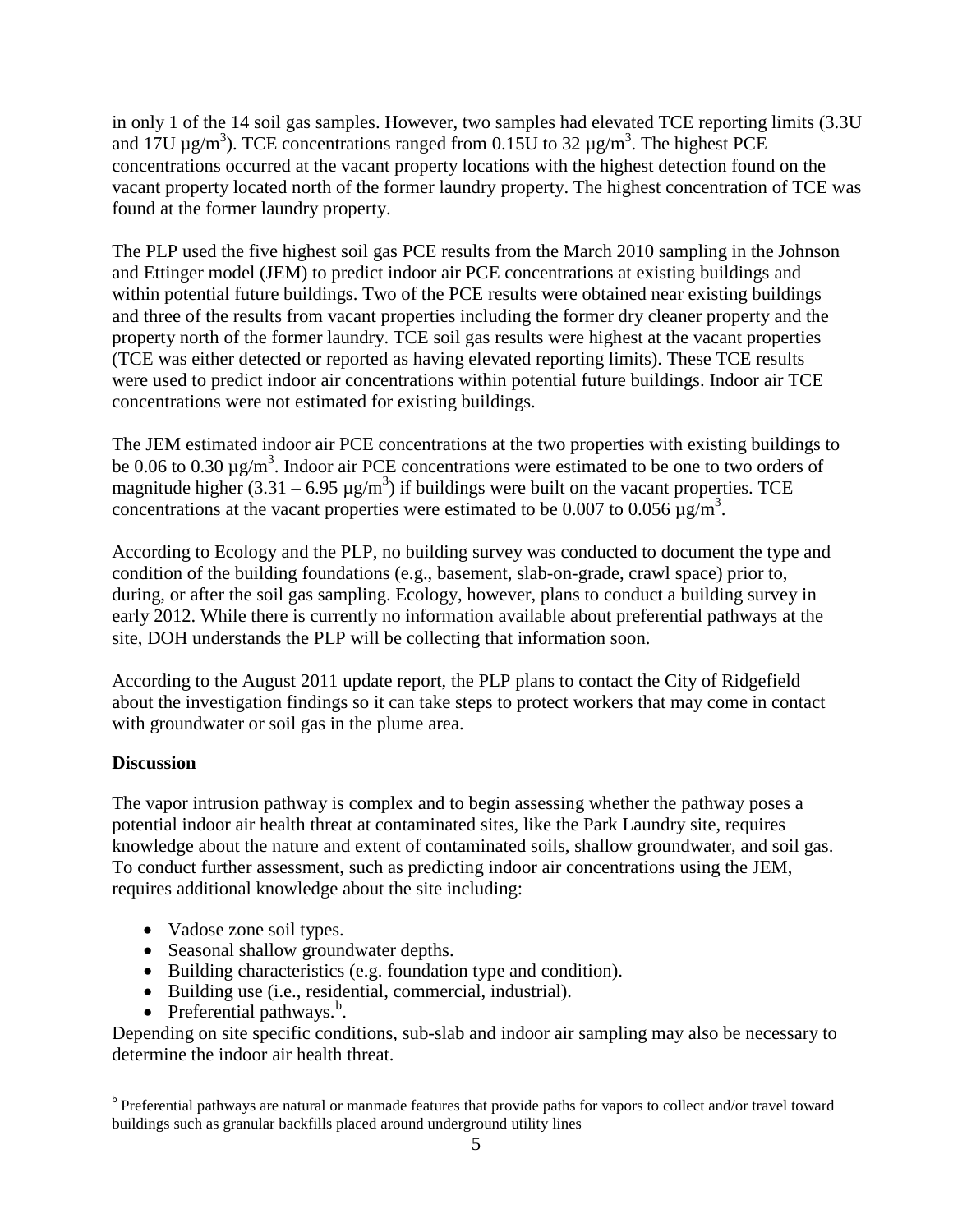While the Park Laundry investigation data collected to date provides a good start to understanding the nature and extent of contaminated soils, shallow groundwater, and soil gas as well as the vadose zone soil type(s), more characterization work is needed. This includes, but may not be limited to, determining the lateral extent of the contamination and obtaining information about seasonal groundwater depths, buildings characteristics and uses, and preferential pathways. This additional characterization information is critical for assessing the vapor intrusion pathway and determining whether the site poses an indoor air health threat to nearby buildings using the JEM or evaluating sub-slab and outdoor/indoor air results at individual existing buildings.

Upon review of the information found in the listed reports, DOH also made the following observations:

- 1,1- dichloroethane (1,1-DCA); 1,2- dichloroethane (1,2-DCA); and chloroethane, additional PCE breakdown products were not analyzed during the past site investigations.
- Groundwater samples were collected below the top of the water table. As a result, contaminant concentrations at the water table, where they volatilize, are unknown.
- State and federal guidance recommend that soil gas samples collected below unpaved ground not be shallower than 5 feet bgs be[c](#page-4-0)ause of possible [d](#page-5-0)ilution from ambient air. <sup>c d</sup> <sup>[e](#page-5-1)</sup> The guidance also points out that sampling above a shallow ground water table, may lead to high moisture content in samples, which can affect results. Consequently, the March 2010 soil gas results, which were obtained shallower than 5 feet bgs, likely underestimate soil gas contaminant concentrations.
- Only one soil gas sample was collected on 9 of the 11 tested properties where buildings are located. Because of the demonstrated variability of the groundwater and soil gas concentrations across the site, this is not sufficient data to properly assess potential indoor air impacts.
- When using the JEM there are a number of assumptions and limitations that need to be considered before using this model. These assumptions are summarized in the Environmental Protection Agency<sup>[f](#page-5-2)</sup> (EPA) and state guidance but were not addressed in the listed reports. Many of the assumptions and limitations can be addressed by conducting building surveys and preferential pathway assessments.
- As noted in the EPA guidance for evaluating subsurface vapor intrusion into buildings, when using the JEM, "[v]apor from the source is assumed to diffuse directly upward

c Washington State Department of Ecology, Guidance for Evaluating Soil Vapor Intrusion in Washington State: Investigation and Remedial Action, Review Draft, October 2009.

<span id="page-5-0"></span><sup>d</sup> U.S. Environmental Protection Agency, OSWER Draft Guidance for Evaluating the Vapor Intrusion to Indoor Air Pathway from Groundwater and Soils (Subsurface Vapor Intrusion Guidance), November 2002.<br>
<sup>e</sup> New Jersey Department of Environmental Protection, Vapor Intrusion Guidance, October 2005 and Draft Revised

<span id="page-5-1"></span>Version, May 2011.

<span id="page-5-3"></span><span id="page-5-2"></span><sup>f</sup> U.S. Environmental Protection Agency, User's Guide for Evaluating Subsurface Vapor Intrusion into Buildings, revised February 2004.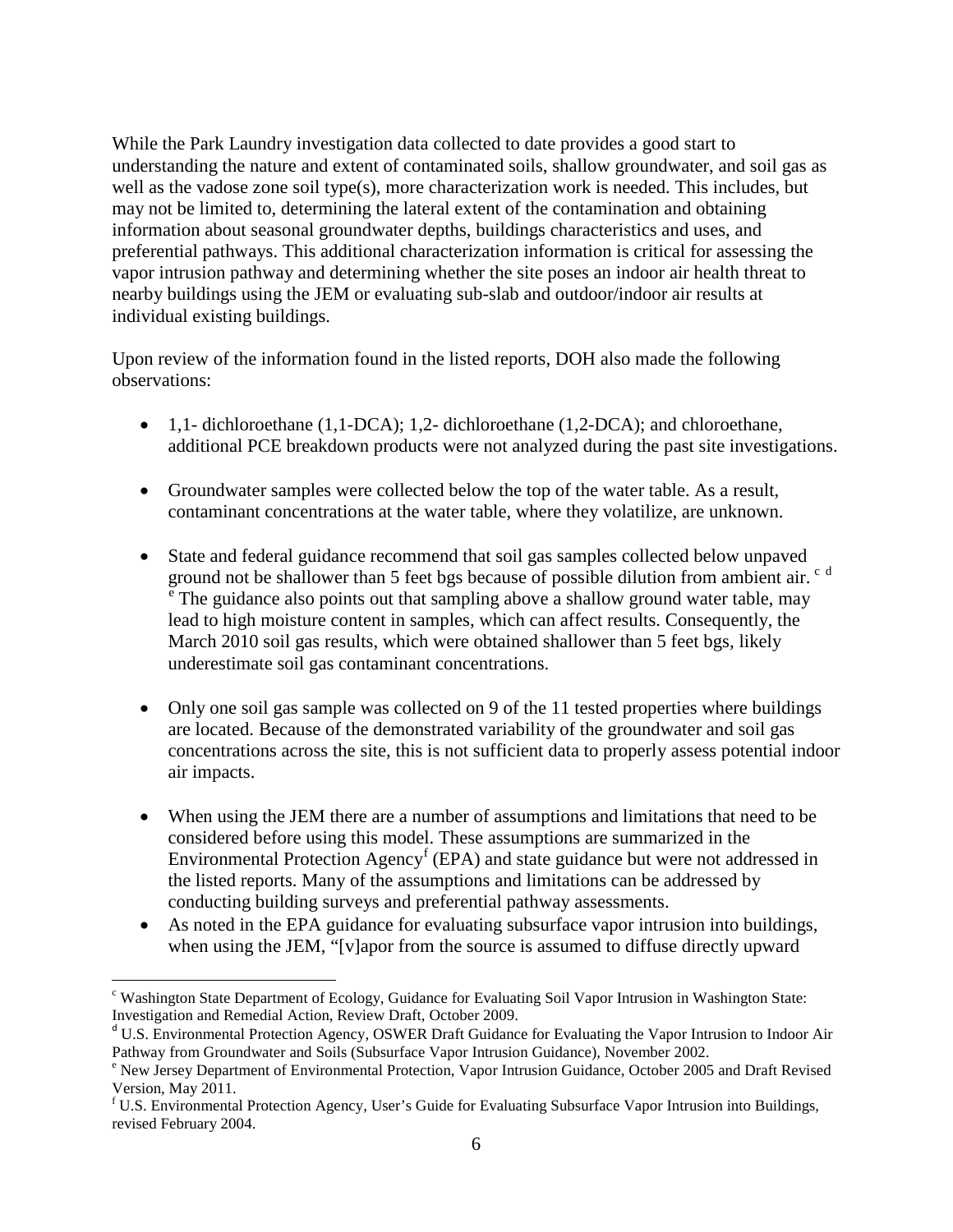(one-dimensional transport) through uncontaminated soil (including an uncontaminated capillary fringe if groundwater is the vapor source." Shallow contaminated soils were found on the now vacant, former laundry property above the depth where soil gas samples were collected. Given this situation, the estimated indoor air concentrations for this property are likely to be underestimated.

# **Conclusion**

DOH cannot currently conclude whether PCE and its breakdown products found in soil, shallow groundwater, or soil gas at the Park Laundry site could harm people's health at existing or future buildings via the vapor intrusion pathway. Additional information and data is needed.

#### **Recommendations**

DOH recommends that a vapor intrusion assessment be conducted at the most vulnerable existing buildings overlying, and located 100 feet beyond, the shallow contaminated groundwater plume. The assessment should be conducted as soon as possible to determine whether there are any exposures of health concern occurring in those buildings. Additional vapor intrusion assessment may also be needed at the vacant properties; however, whether additional assessment at the vacant properties is needed depends on seasonal shallow groundwater levels.

Prior to beginning the vapor intrusion assessment, groundwater levels should be measured in the existing shallow monitoring wells and a building survey conducted at businesses and residences that overlie, and are located 100 feet beyond, the shallow groundwater plume. The building survey should include detailed questions about the building occupants and structure. Questions about the structure should include the number of floors, building foundation type (e.g., basement, crawlspace, slab-on-grade), foundation condition (e.g., cracks and other opening in the foundation, sumps, vents, utility penetrations, exposed soils, footing locations), and chemical use and stora[g](#page-5-3)e within the building.<sup>g</sup> The building survey information can then be used to:

- Identify buildings most susceptible to vapor intrusion.
- Select sub-slab/crawlspace and indoor air sampling locations, if needed.
- Improve data analysis.

A preferential pathway assessment should also be conducted.

Once the shallow groundwater level results, building surveys, and preferential pathway information is collected, the agencies and PLP can work together to assess whether there are buildings susceptible to vapor intrusion. If there are such buildings or further work is needed at the vacant properties, a vapor intrusion work plan/sampling and analysis plan (WP/SAP) will be needed.

<sup>&</sup>lt;sup>g</sup> The Port of Vancouver developed a building survey form for the Cadet Manufacturing Company and former Swan Manufacturing sites that would be helpful for developing a survey for this site (Craig Rankine is the Ecology site manager).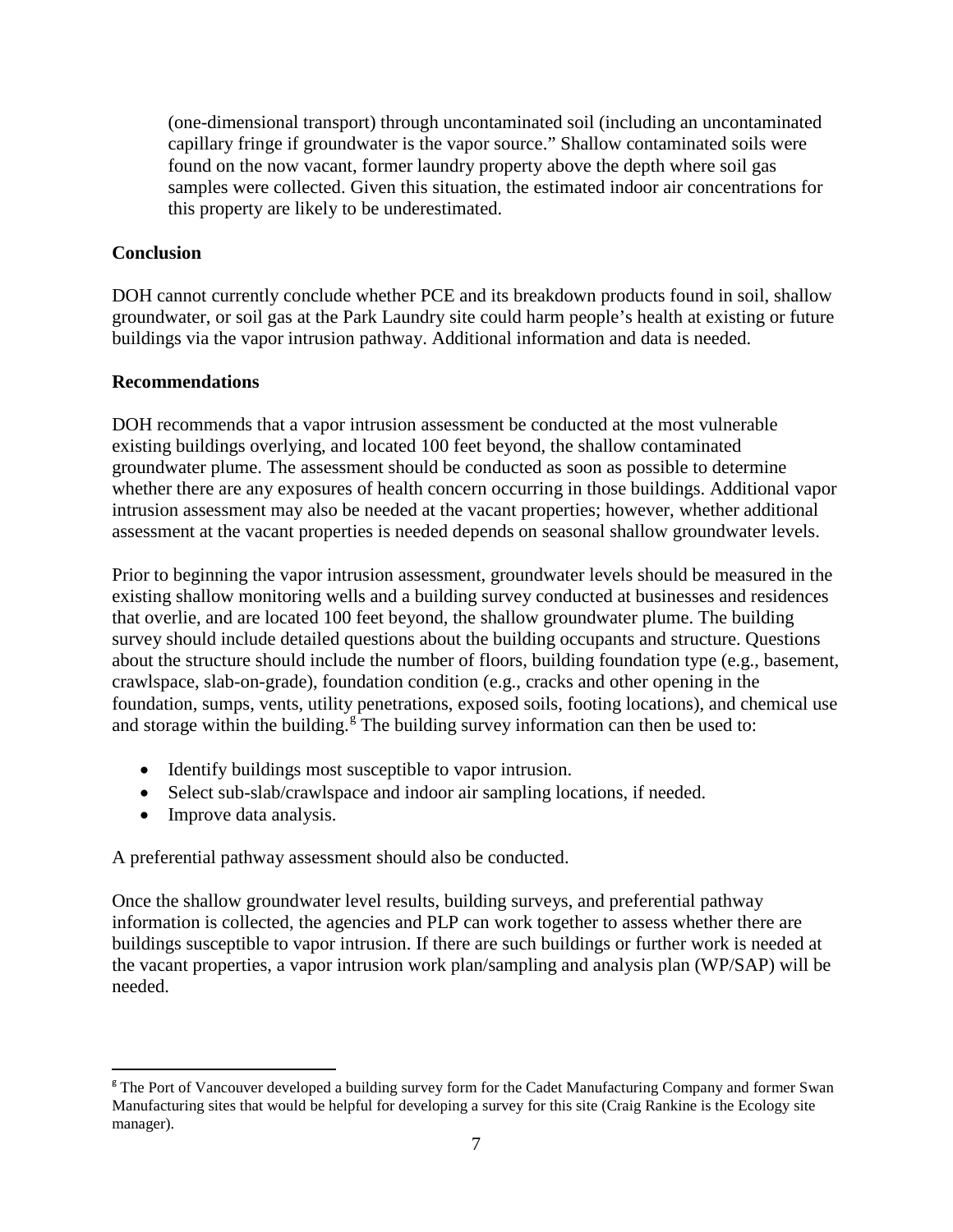When developing a WP/SAP, DOH recommends the PLP incorporate the following:

- PCE and the eight breakdown products (mentioned in this letter) should be included in future proposed soil gas and indoor and outdoor air analysis unless there is clear supporting evidence that some of these chemicals have not been detected, or will not be detected in the future.
- To better evaluate potential indoor air health risks at future building sites that are currently vacant, Ecology should ensure future soil gas samples are collected at depths greater than 5 feet, if possible. The results from these efforts could then be used in the JEM. Additionally, the exposure assumptions used in the model should accurately reflect future property use.
- When reporting the JEM results for the vacant properties, Ecology should ensure that any limitations are fully noted. For example, uncertainties such as areas where shallow vadose zone soils are contaminated or areas where preferential pathways exist.
- Because contaminant concentrations in indoor air and soil gas vapors below buildings have been demonstrated to be variable, more than one indoor air and crawlspace/sub-slab soil gas sample should be collected below each building. We recommend that the actual number of sub-slab and indoor air samples collected be a function of the building size, knowledge about the foundation, and other relevant factors discovered through the building survey.
- Because outdoor air can affect indoor air quality and often contains low concentrations of the contaminants being investigated, background outdoor air sample must be collected. We recommend background samples be collected upwind and outside of the plume boundaries.

Lastly, DOH recommends Ecology ensure that the City of Ridgefield and the local utilities are notified about the shallow contaminated groundwater and soil gas concerns. This should be done as soon as possible, to allow the city and utilities to take appropriate steps to prevent potential exposures to their workers who may encounter contaminated groundwater and soil gas in underground utility corridors and other excavations in and beyond the shallow groundwater plume boundaries.

DOH appreciates this opportunity to assist Ecology with these technical issues. We are available to assist Ecology with future vapor intrusion investigation scoping and review of any draft supplemental vapor intrusion plans. Please contact me at 360-236-3373 to arrange for this support.

Sincerely,

Barbara Trejo, LG, LHG Health Assessor, Hydrogeologist

cc: Gary Bickett, Clark County Health Department Bryan DeDoncker, Clark County Health Department Merideth D'Andrea, Maul Foster & Alongi Bill Beadie, Maul Foster & Alongi